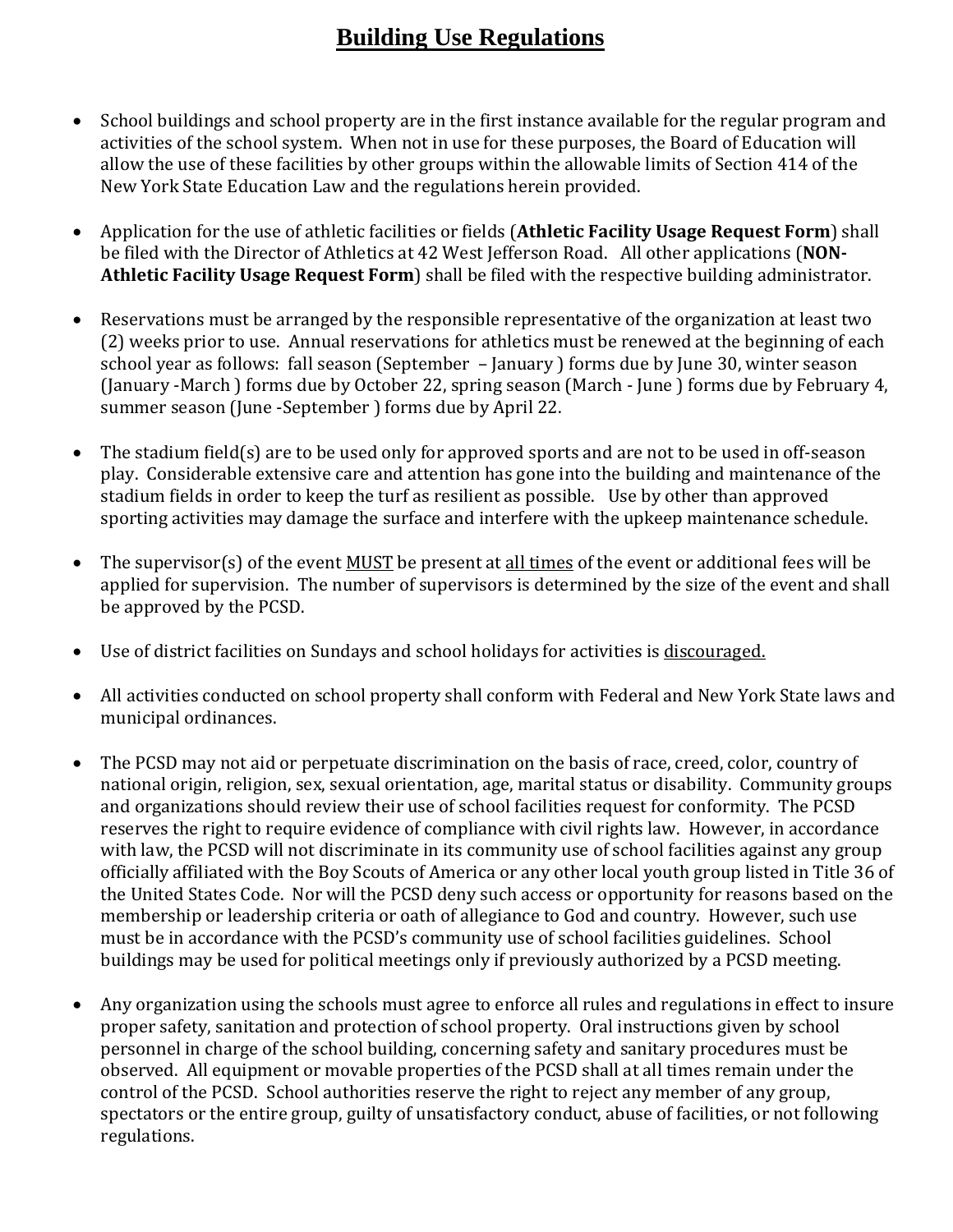## **Building Use Regulations (Con't)**

- Smoking and tobacco, use of open flames such as candles, illegal drugs, alcoholic beverages, weapons and hazardous materials are **NOT** allowed on school property. Users shall abide by all property rules as posted on the signs at the entrance to all properties.
- Supplies and/or equipment in a room or area reserved may be used ONLY if prior arrangements have been made and/or indicated on the application. **No custodian is authorized to loan supplies or equipment**. School personnel will be on-site during the hours of the event.
- If kitchen is in use, a school kitchen staff member(s) must be present at all times. If Auditorium lighting or sound equipment is being used, a PCSD approved AV Assistant must be present to supervise its use. Other specialized supervisory personnel may be assigned at the discretion of the PCSD.
- If a pool is being used, an adult lifeguard(s), with valid American Red Cross Advanced Life Saving and Water Safety Certificate, MUST be present. The lifeguard(s) may be supplied by the organization, but certification must be supplied and approved. All supervision in the pools will abide by the New York State Department of Health regulations, part 6, subpart 6-1 "swimming pools". Specifically see section 6-1.23 "supervision". At least one aquatic supervisory staff of at least the required Supervision Level shall be provided for each 3,400 square feet of pool surface area or fraction thereof at pools required to use Supervision Levels II-III personnel. When pools exceed 3,400 square feet of pool surface area (Mendon High School) at least one additional aquatic supervisory staff shall be provided when the number of bathers exceeds or is likely to exceed 50 percent of the pool bather capacity, based on 25 square feet of pool surface area per bather. Pool operators may limit the portions of the pool open to bathers and provide the required aquatic supervisory staff consistent with the pool area open.
- The facility is to be left in a clean condition which includes cleaning up of any litter and repositioning furniture. The organization and/or group using the facility is limited to the assigned area. Storage of non-school property is limited. Storage of non-school property must be preapproved and is limited to the duration of the event and must be removed promptly after the event. The Board of Education and school staff assume no responsibility for non-school property used or stored on the premises. Request for storage must be submitted on the application. If equipment, apparatus, scenery, decorations, or other materials are brought into the building, it must be so stated on the application form and fire safety regulations must be satisfied.
- Motor vehicles operated on school grounds must be operated in a prudent manner. Motor vehicles shall only be parked in designated areas and no use of motor vehicles is permitted on any grass areas. Vehicles parked in fire lanes, bus loops, or other areas designated as NO PARKING will be removed by towing at the owner's expense.
- Responsibility for ANY damage resulting from the use of the school facility is assumed by the person whose signature appears on the form. Responsibilities and payment for any damage resulting from use of facility is assumed by the organization within 45 days.
- Labor costs will be computed on basis of current wage rates and fringe benefits and are included herein. Overtime (time past the normal operating time of the building) and time on Saturdays is charged at time and one-half AND overtime on Sundays and school holidays is charged at double time, for each required employee. Fees for the use of facilities may be charged in addition to the labor costs, at the discretion of the school district. Fees will be reviewed on an annual basis by the Assistant Superintendent for Business.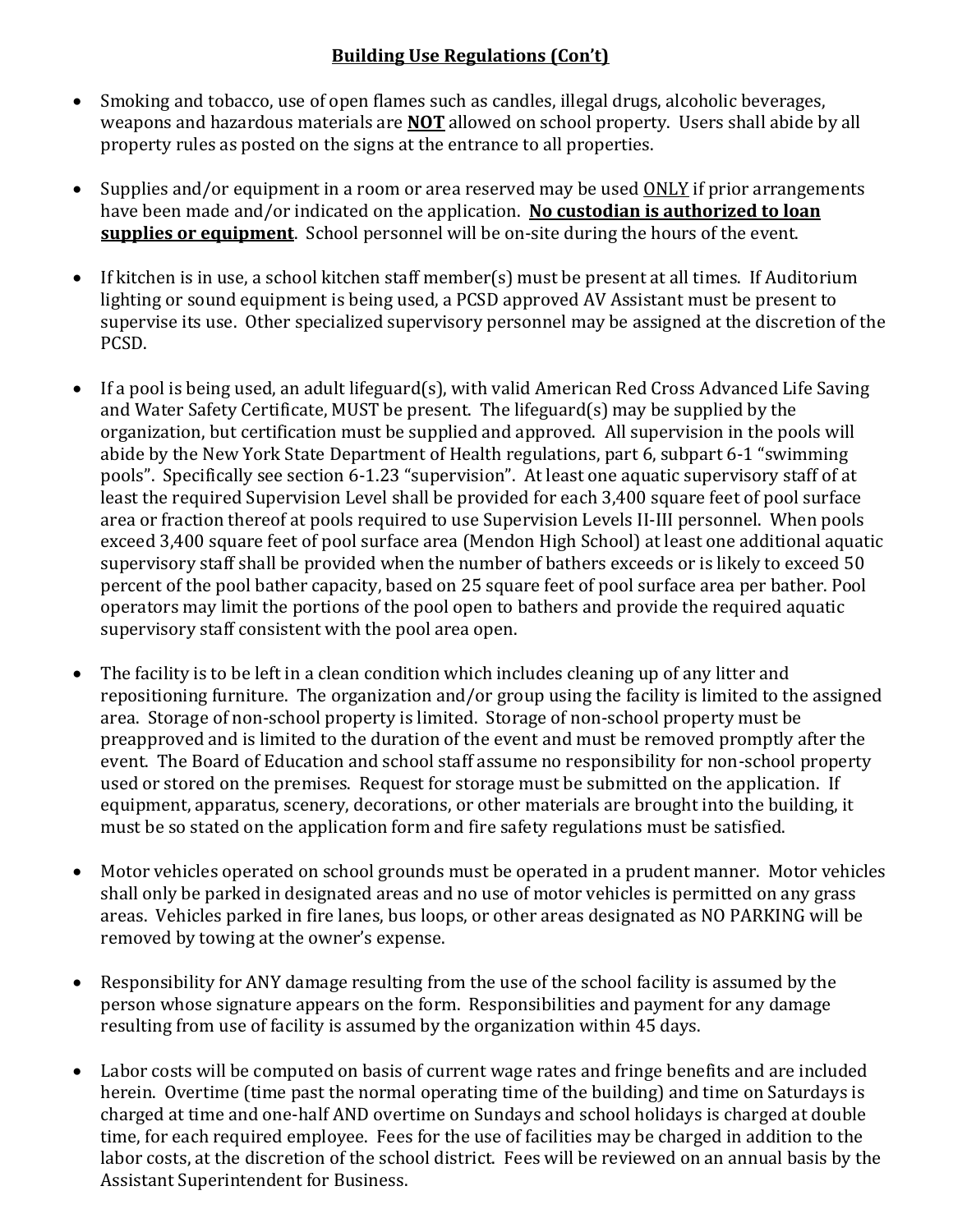## **Building Use Regulations (Con't)**

- In the event of a major snow fall and/or an emergency school closing, all events are usually cancelled, but check with the building administrator or Director of Athletics to determine if the facility would still be available and staffed with district personnel. If the event is scheduled for a weekend and snow fall occurs which will need to be cleared for that event, additional fees may be applied.
- Payment is to be made to the Business Office upon receipt of the billing from the PCSD. Invoices not paid within 45 days may result in revocation of further facility use by the delinquent organization.
- In addition to the foregoing, the use of all the facilities of the school and buildings shall be in accord with the rules and restrictions as may be periodically set forth by the Board of Education and Superintendent of Schools.
- The use of unapproved adhesive products and/or tape on the gymnasium wood floors is not permitted. Adhesive products will damage the wood floor by removing the wood finish.
- Content of Programs the District does not accept responsibility of any performance or activity, conducted by an outside group which takes place on its premises. However, it reserves the right to review the material beforehand and disapprove the use of facilities if material is deemed inappropriate. All activities conducted on school property shall conform with federal and NY State laws, municipal ordinances and District policies and procedures.
- Emergencies:
	- $\circ$  Each person in charge of any after-school program, event or performance which takes place in a school and which is attended by persons who do not regularly attend classes within the school, is required to notify such persons in attendance at the beginning of such program, event or performance, of the proper procedures to evacuate the building in an orderly and timely manner in the event of a fire emergency.
	- o We recommend that you bring a cell phone to your activity to use in the event of an emergency and have emergency contacts for each of your participants.
	- o Fire exit routes are noted in each room. Please review these routes with your group at the beginning of your activity. Fire extinguishers are available in all buildings.
	- o Designate a location outside of the building or area to meet in the event of an emergency and a plan for accountability for all of your participants.
- Automated External Defibrillators:
	- $\circ$  Education law requires public school districts to provide and maintain on-site, in each instructional school facility, at least one functional automated external defibrillator (AED) for use during emergencies.
	- o Adult/pediatric AED's are located by the main office in all buildings and are also located by the gymnasiums in the secondary schools.
	- o Only a trained AED responder may operate an AED.
	- o Public health law requires the District to report all AED useage to the Monroe County Health Department. In an event of an emergency and the AED was operated, please call the contact person indicated on the AED unit and complete the state required paperwork immediately after use.